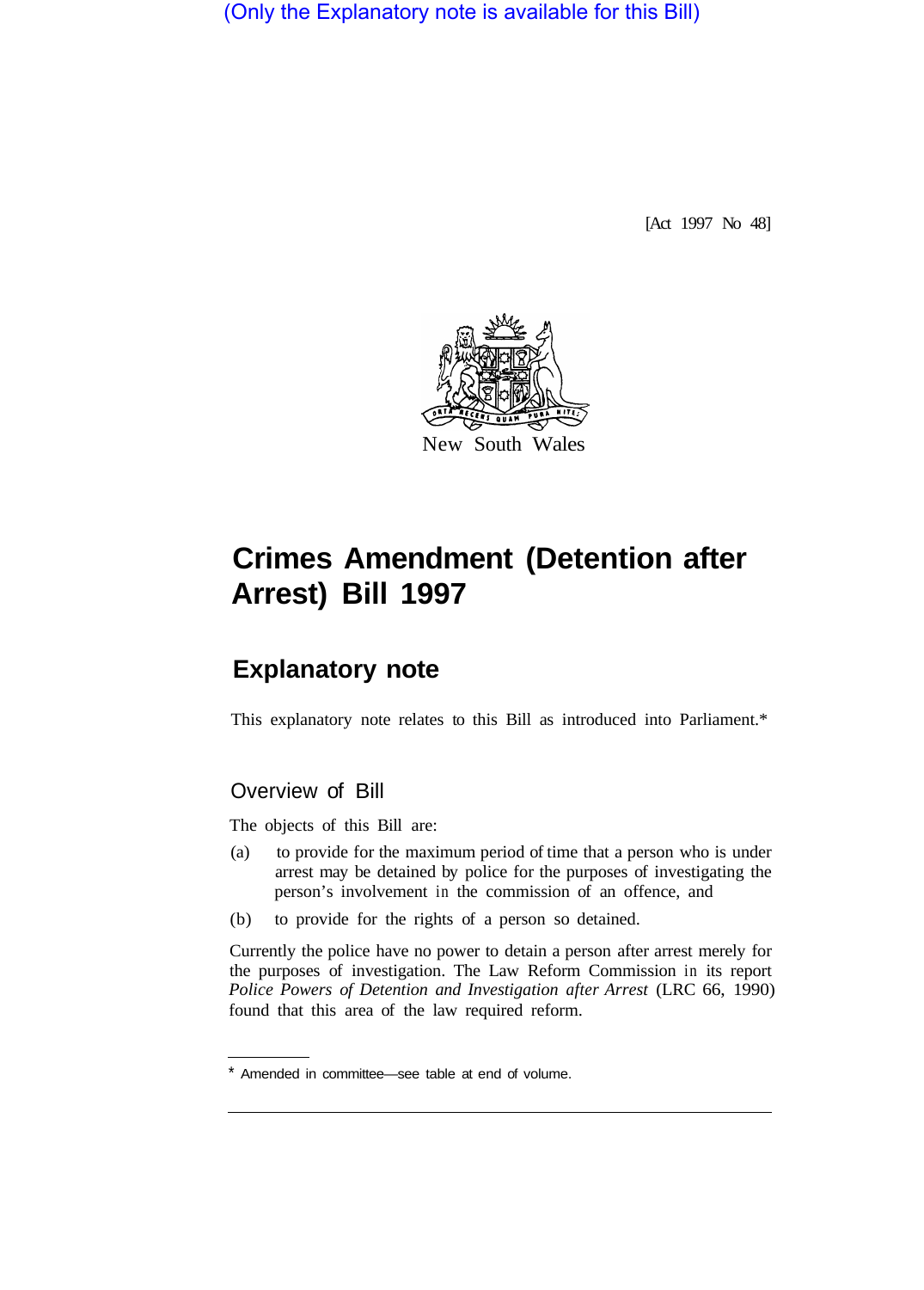Explanatory note

## Outline of provisions

**Clause 1** sets out the name (also called the short title) of the proposed Act.

**Clause 2** provides for the commencement of the proposed Act.

**Clause 3** is a formal provision that gives effect to the Schedule of amendments to the *Crimes Act 1900.* 

**Clause 4** is a formal provision that gives effect to the Schedule containing a consequential amendment to the *Children (Criminal Proceedings) Act 1987.* 

#### **Schedule 1 Amendment of Crimes Act 1900**

#### **Power to detain persons after arrest for the purposes of investigation**

A new Part is to be inserted into the *Crimes Act 1900* containing police powers to detain a person after arrest for the purposes of investigation (proposed Part 10A, inserted by Schedule 1 [4]).

The objects of the Part are set out in proposed section 354. Proposed section 355 (1) defines terms for the purposes of the Part.

The Part provides a new power for police to detain a person who is under arrest for a reasonable period of up to 4 hours (with provision for the extension of the period for up to an additional 8 hours in certain circumstances) to enable the person's involvement in the offence for which the person was arrested to be investigated. If, while the person is so detained, police form a reasonable suspicion as to the person's involvement in any other offence, they may also investigate the person's involvement in that other offence during the investigation period for the arrest (proposed sections 356C, 356D and 3566).

A list of criteria for determining what is a reasonable period is set out (proposed section 356E). Certain times, being times during which any investigative procedure in which the person is to participate is reasonably suspended or deferred, are to be disregarded in calculating the initial 4-hour period or any period of time by which that 4-hour period is extended by a detention warrant (proposed section 356F). For example, time spent in arranging communication with a legal practitioner or waiting for an interpreter or any time in which the person is receiving medical attention is to be disregarded.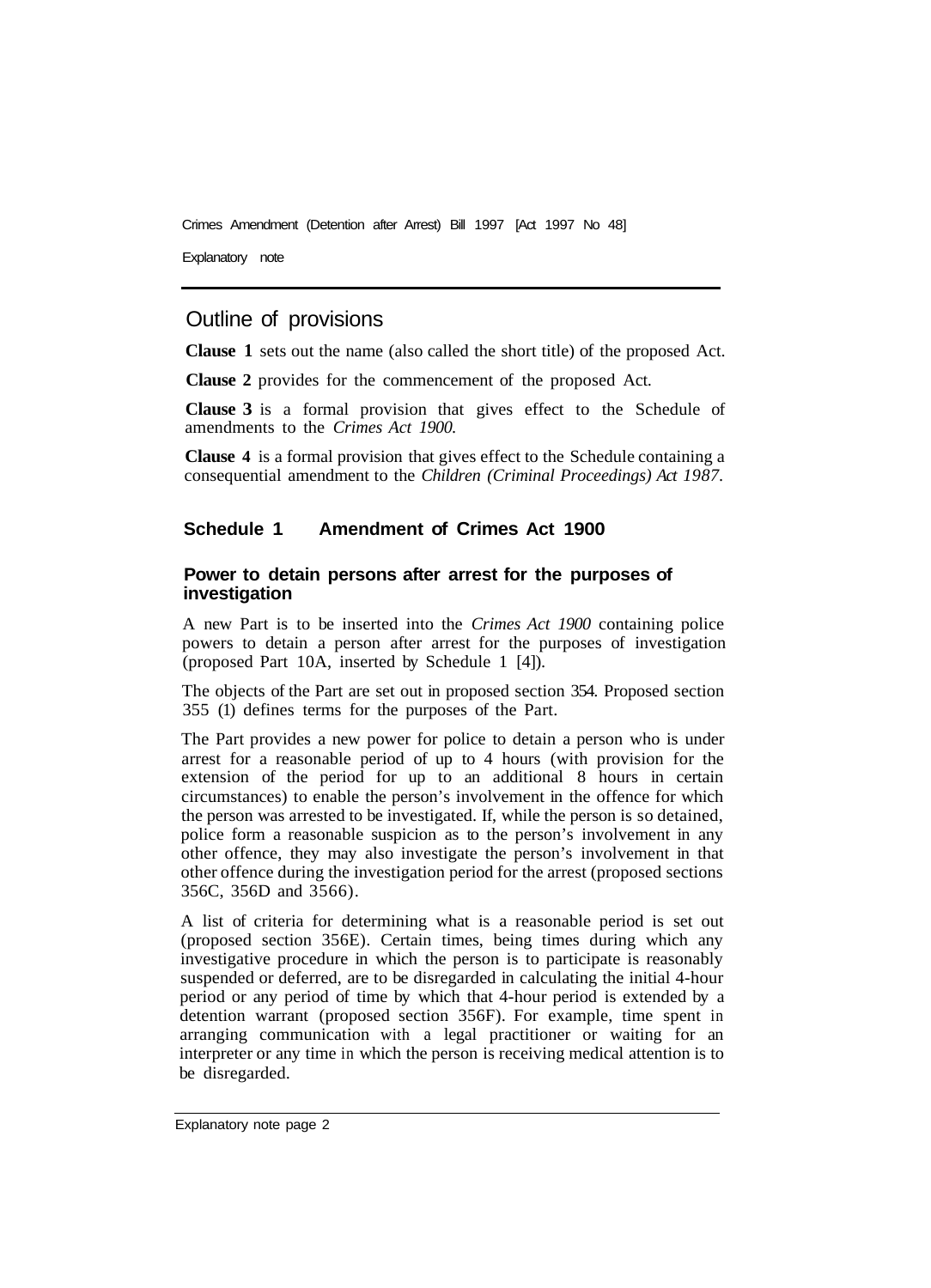Explanatory note

Application for a detention warrant to extend the initial 4-hour period may be made in person or by telephone to an authorised justice and must be made before the expiry of that period. Proposed sections 356G–356L set out the procedures for obtaining an extension and make it an offence to provide false or misleading information in connection with applications for extensions punishable by a fine of up to 100 penalty units (currently \$10,000) or imprisonment for 2 years, or both.

The Part will apply:

- (a) to persons, including children, who are under arrest by a police officer for an offence (proposed section 356 (l)), and
- (b) to a person who has not been formally arrested but who is in the company of the police for the purpose of participating in an investigation if the police:
	- (i) believe that there is sufficient evidence to establish that the person has committed an offence that is or is to be the subject of the investigation, or
	- (ii) would arrest the person if the person attempted to leave, or
	- (iii) have given the person reasonable grounds for believing that the person would not be allowed to leave if the person wished to do so (proposed section 355 (2)).

The Part will apply whether the offence concerned was committed before or after the commencement of the Part or within or outside the State (proposed section 356 (1)).

The Part will not apply to a person who is detained under the *Intoxicated Persons Act 1979* (proposed section 356 (2)) or in respect of the arrest of a person before the commencement of the Part (Schedule 1 [6]).

Regulations may be made for the modification of the application of the Part to persons who are detained under the Part and who are children, Aboriginal persons, Torres Strait Islanders or from non-English speaking backgrounds or have a disability (whether physical, intellectual or otherwise) (proposed section 356A).

#### **Effect of proposed Part on existing powers and rights, and rules of evidence**

Proposed section 356B makes it clear that the Part does not confer any power to arrest a person, or to detain a person who has not been lawfully arrested,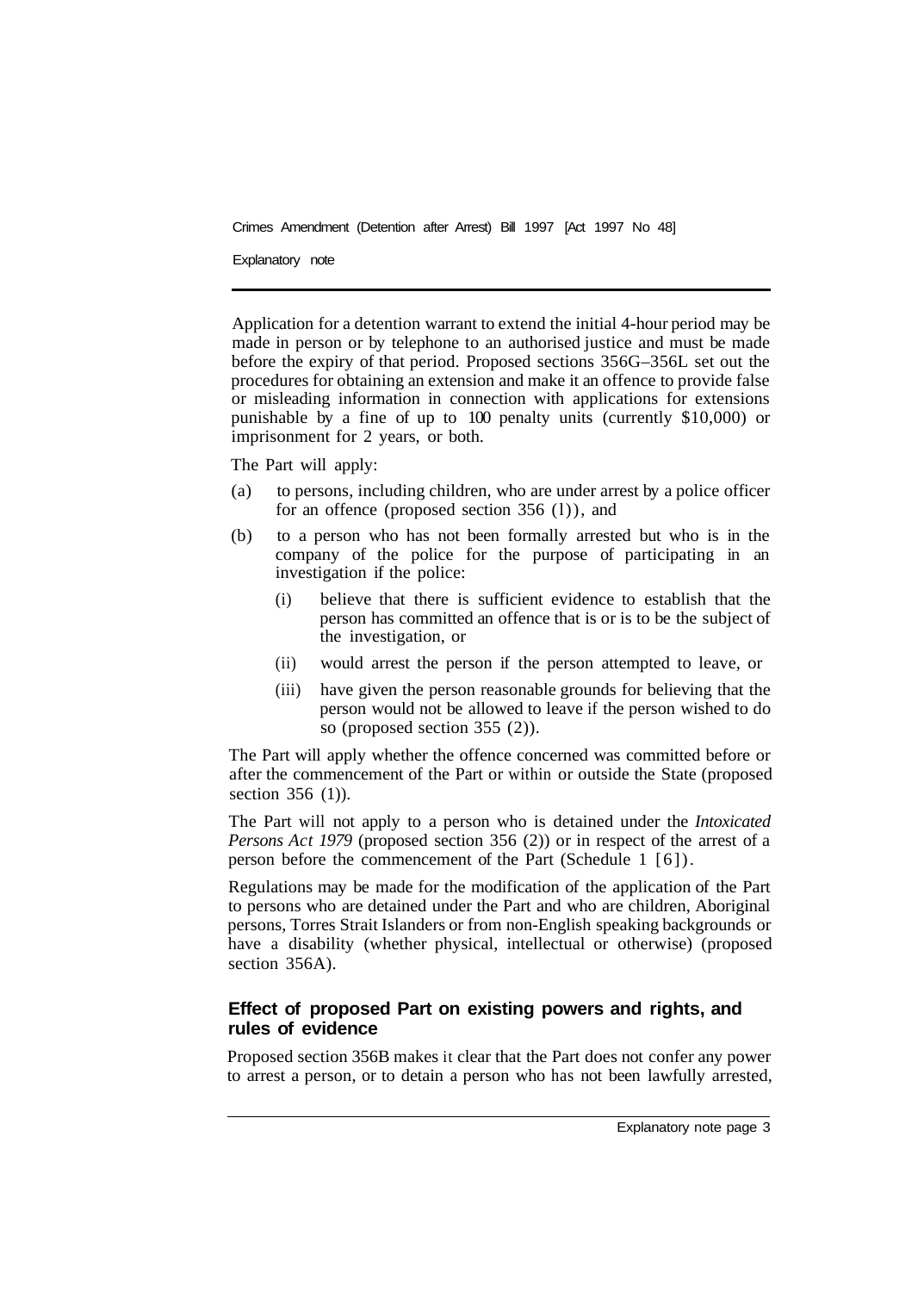Explanatory note

prevent a police officer from asking or causing a person to do a particular thing that the police officer is authorised by law to ask or cause the person to do or independently confer power to carry out an investigative procedure.

The Part will not affect certain existing rights of persons (eg the right to remain silent) or the rules of evidence.

#### **Rights of persons detained under the proposed Part**

The Part provides for the custody manager for the detained person to caution the person and give the person a summary of the provisions of the Part (proposed section 356M).

The Part also provides that, before any investigative procedure in which the person is to participate starts (eg questioning the person), the custody manager must advise the person of his or her right to communicate with a friend, relative, guardian or independent person to inform that person of the detained person's whereabouts and to consult with that person at the place where the person is being detained. The custody manager must also advise the person of his or her right to communicate with a legal practitioner, to consult with the legal practitioner at the place where the person is being detained and to have legal representation during any such investigative procedure.

The custody manager must defer any such investigative procedure for a reasonable time to allow the person to exercise his or her right to communicate with those persons and, if the person has asked to do so, to allow the person to consult with the friend, relative, guardian, independent person or legal practitioner and to allow the legal practitioner to be present, and to give advice to the person, during any such investigative procedure. The police are not required however to wait for more than 2 hours for the persons communicated with to arrive (proposed section 356N).

If the detained person is not an Australian citizen or a permanent Australian resident, the custody manager must also advise the person of his or her right to communicate with a consular official and to consult with the consular official at the place where the person is being detained. The custody manager must defer any such investigative procedure for a reasonable time to allow the person to exercise his or her right to communicate with a consular official and, if the person has asked to do so, to allow the person to consult with the consular official. The police are not required however to wait for more than 2 hours for the consular official to arrive (proposed section 3560).